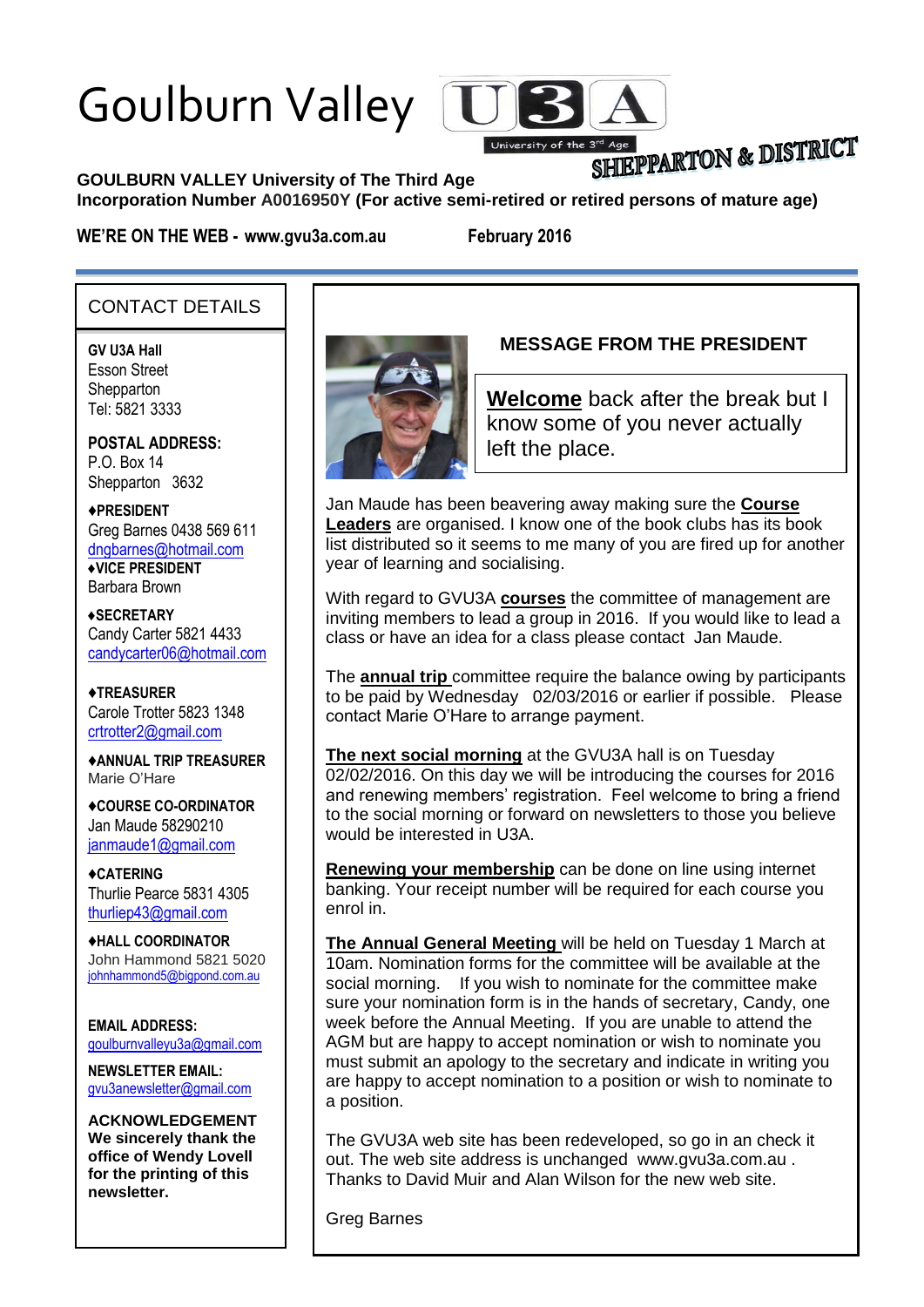#### **SANDRA'S KEEPSAKES**

Our first project for 2016 is a lovely decorated crate ideal for holding Easter eggs or an Easter gift to give to someone special in your life. If you would like to make this crate you will need to phone Sandra on 58210231 by Tuesday February 9th so the supplies can be ordered. Members will gather at the hall at 9 am on Tuesday February 16th to make the crate. The project will cost \$23 which you will need to pay on the day. You will receive the wooden crate pieces, some paint, 2 enchanted paper pages, 2 dew drop paper pages and collectibles to decorate the crate.



You will need to bring a cutting mat and knife, some glue and sandpaper or files. The project will be finished by 12 noon. If you have any queries please ring Sandra and she will answer your questions.

## **LEARN TO PLAY BRIDGE**

There are many good reasons to play bridge. First and foremost, it's a fun game to play. That's why bridge is the most popular card game in the world.

If you want to learn bridge, a five week course will start on Wednesday February 10. The course is suitable for those with no previous experience and also for those seeking to refresh their bridge skills.

The course will be run by Derek Poulton, assisted by members of the Shepparton bridge club. Players start playing 'minibridge' in the first lesson. This allows participants to play bridge without the need to bid. From week 2 we teach players a simple way to bid, based on the standard american system, and using Paul Marston's book 'Introduction to bridge - 5 Card Majors'. Copies of the book will be provided at a reduced cost to participants. For further information contact Derek Poulton email [dcp.klp@gmail.com](mailto:dcp.klp@gmail.com) ph 58254112 or on the web [www.wix.com/sheppartonbridgeclub/2014.](http://www.wix.com/sheppartonbridgeclub/2014)

#### **BRIDGE NEWS**

Our bridge players are back on Monday nights and Wednesday afternoons. At our meeting, it was agreed to start play on Monday nights at 7pm sharp, with all people to be seated BY 6.50pm. Problems with the scoring system seem to behind us, and generation of hands using the dealing machine is working well. We are looking forward to welcoming new players from the night class in November.

There is interest in playing competition bridge during the day, and we are working with Jan to find a suitable slot in the U3A program. Nick and Derek went to the Canberra Congress in January and won both the rising stars and pairs and teams events, over 3 days of bridge. Nick has been playing competition bridge for the less than 12 months, so a great achievement. So bridge in Shepparton is growing both in numbers and stature. If you would like to play bridge, see details in the article 'Learn to Play Bridge' above. Derek Poulton ph 58254112.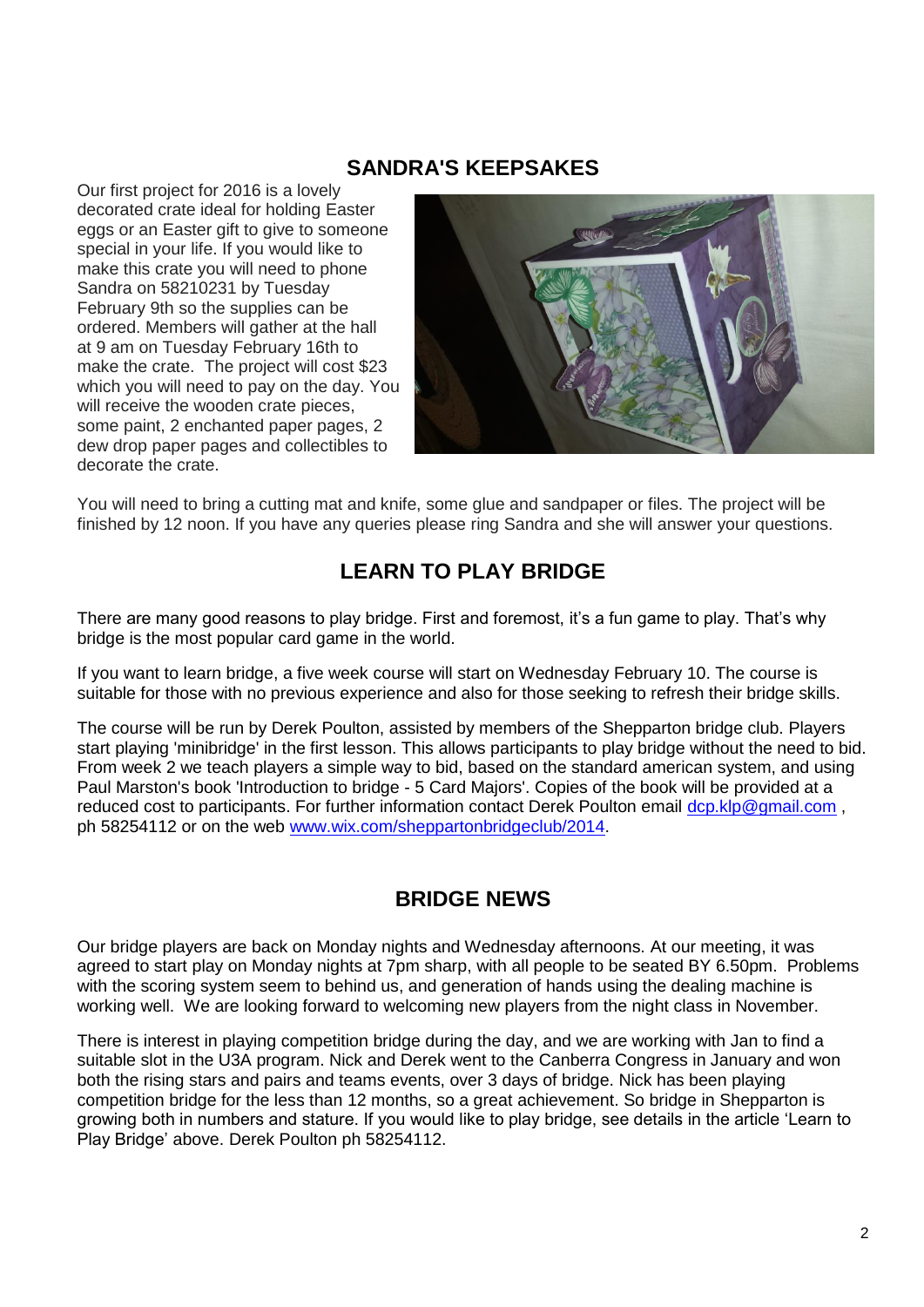## **ENJOYING LITERATURE**

Our group will be resuming on Monday February 8 from 2pm until 3.30pm. Please note this is a little later than in previous years as members agreed that 2pm was more convenient.

At this stage the plan is to continue to meet on the 2nd and 4th Monday of each month. For those who are unsure about our group we discuss all forms of literature and the aim is really to share the things we enjoy reading and learn from each other. In this way we expand our horizons.

At our first meeting we will talk about our holiday reading and begin our first project for the year which is reading through together and discussing Ray Lawler's play from the 1950s, Summer of the Seventeenth Doll. Do feel free to come along and check us out! Helen West, 0411 457 462

#### **NATURAL RESOURCES**

#### **Friday February 5, 10am U3A Hall**

**GUEST SPEAKER**; Lisa McKenzie, Executive Officer Greater Shepparton Lighthouse Project **SUBJECT**; Presentation will outline findings from our 1,000 conversations project and our plans to redefine how our community supports young people for improved social and economic outcomes.

#### **Friday February 12, 10am U3A Hall**

**GUEST SPEAKER**; Denis Flett, Chairperson Victorian Environmental Water Holder **SUBJECT**; Denis will provide a brief introduction to Victoria's environmental watering program including current challenges and opportunities – particularly for Northern Victoria. He will speak about the benefits being pursued and achieved not just for the environment but also for the recreational, social, cultural and economic outcomes. Denis has worked as the Chair of the Victorian Environmental Water Holder since its inception in 2011 and has some interesting stories to tell about the journey.

#### Friday March 11. **8.30am BUS TRIP TATURA IRRIGATION RESEARCH INSTITUTE**

This will be the first of a combined 'Industry Tours' and 'Natural Resources' event Below you will find information about a new series of Industry Tours during the year. The first of these will be to the Tatura Research Institute where staff members will talk about Entomology and research into various aspects of horticulture, including soils. This will take the morning and then the coach will travel to Tatura where you will have the opportunity to buy your own lunch. In the afternoon will visit a GMW Connections Site and hopefully a demonstration by the "Z" Boat.

Departs Ford's Bus Depot Telford Drive Shepparton, 8.30am, returns approx. 3pm. The cost is **\$15.** Money required by March Coffee Morning or March 4 Natural Resources Meeting.

#### **INDUSTRY TOURS - NEW COURSE for 2016.**

This new course has been suggested by Keith Smith who realized that there is a lot of industry essential to our financial and social stability in the Goulburn Valley. It may well be technically interesting and/or of great value but it goes on behind closed doors so we do not know. Keith and our President, Greg, have asked me to lead such a programme. This is a great idea which should provide something of interest to all. It is envisaged that there will be about five outings at approximately two month intervals during the year. The venues will probably be in or close to Shepparton and the visits will occupy a small group for a morning . But we are starting off bigger than that with a visit to the Tatura Research Station on 11/3/16. Details are published above and I will be at the February social meeting to answer questions and take suggestions. I am thankful to John Dainton who is assisting me with the logistics and finer points of coach travel as well as piggy backing a Natural Resources outings on to the first "Industry Tour".

#### JOHN HETHERINGTON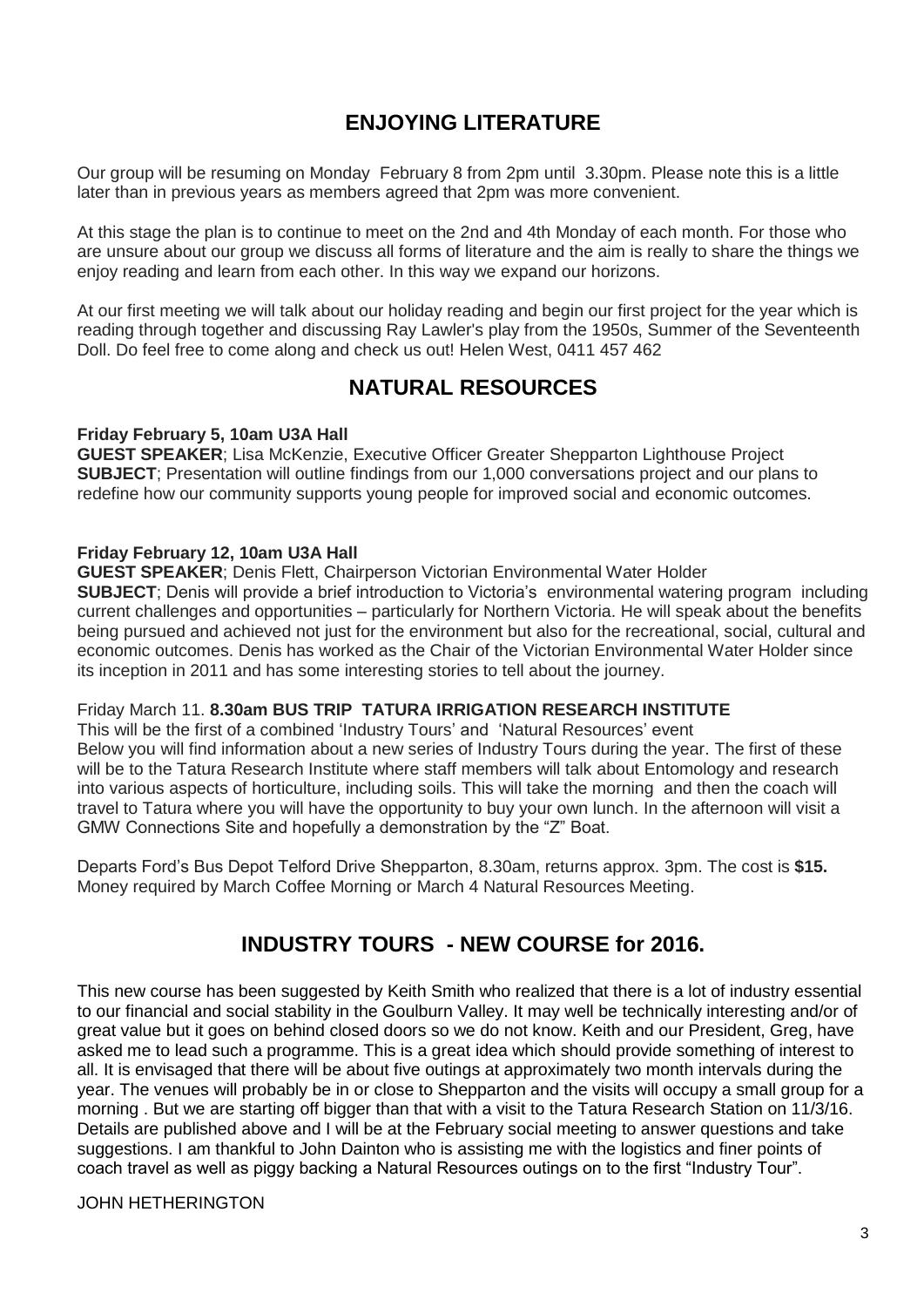#### **CRAFT**

Welcome to 2016 and Happy New Year to everyone. Looking forward to another successful year of craft. We welcome anyone to our Tuesday afternoon 1pm – 4pm with whatever they wish to do; or ideas to show and share with everyone. As I announced last year that I would be standing down from coordinator this year and I hope someone will step up. It is not a difficult task, as the group runs itself. The club needs a contact person for the record. Looking forward to catching up with everyone and we always welcome new members. Diane Courtie 58215394

#### **WALK AND TALK**

**1**4 members of the Walk and Talk group began our 2016 activities with an 8am January walk around Lake Victoria before the temperature rose to 44°C that day. Well done!



Our walks are always on the second Wednesday of the month and on **10 February** we will walk downstream along the Goulburn River from Tarcoola. Meet at the U3A Car Park at 8.45 for a 9am start. Depending on the temperature, we will walk *or* drive down to the river. Come with sensible shoes, sun protection and water to carry. Also bring your own morning tea requirements and a chair and we will get them transported to the morning tea end of the walk so we don't have to carry them.

Thanks to Ray who transported our goods to Jackson Park for our December walk and special morning tea. New members will be very welcome to join our walking group. We don't do difficult walks and we do do a lot of talking so it it is a good way to get to know people. We have lots of interesting places to go in 2016. Christine Wilson 5822 1474 Mob. 0428 399 648

#### **INTERMEDIATE ITALAIAN**

The Intermediate Italian class is delighted that our teachers Lelia Amadei and Ignazio Fantone are returning to teach us Italian grammar, conversation and culture in 2016. Intermediate Italian will be every Thursday at the U3A hall at 10am to 11.30am, **starting on February 4**. (This is not a beginners's class any more!). Christine Wilson, contact person. 5822 1474.

#### **iPAD**

Hope everyone enjoyed the Christmas/Summer break. IPad sessions will resume in 2016 on Friday 29 January. IPad sessions 2016 will run every Friday afternoon (except summer and winter break) for all levels of ability. Please contact Kiki Passenheim if you like to join, 5823 1694.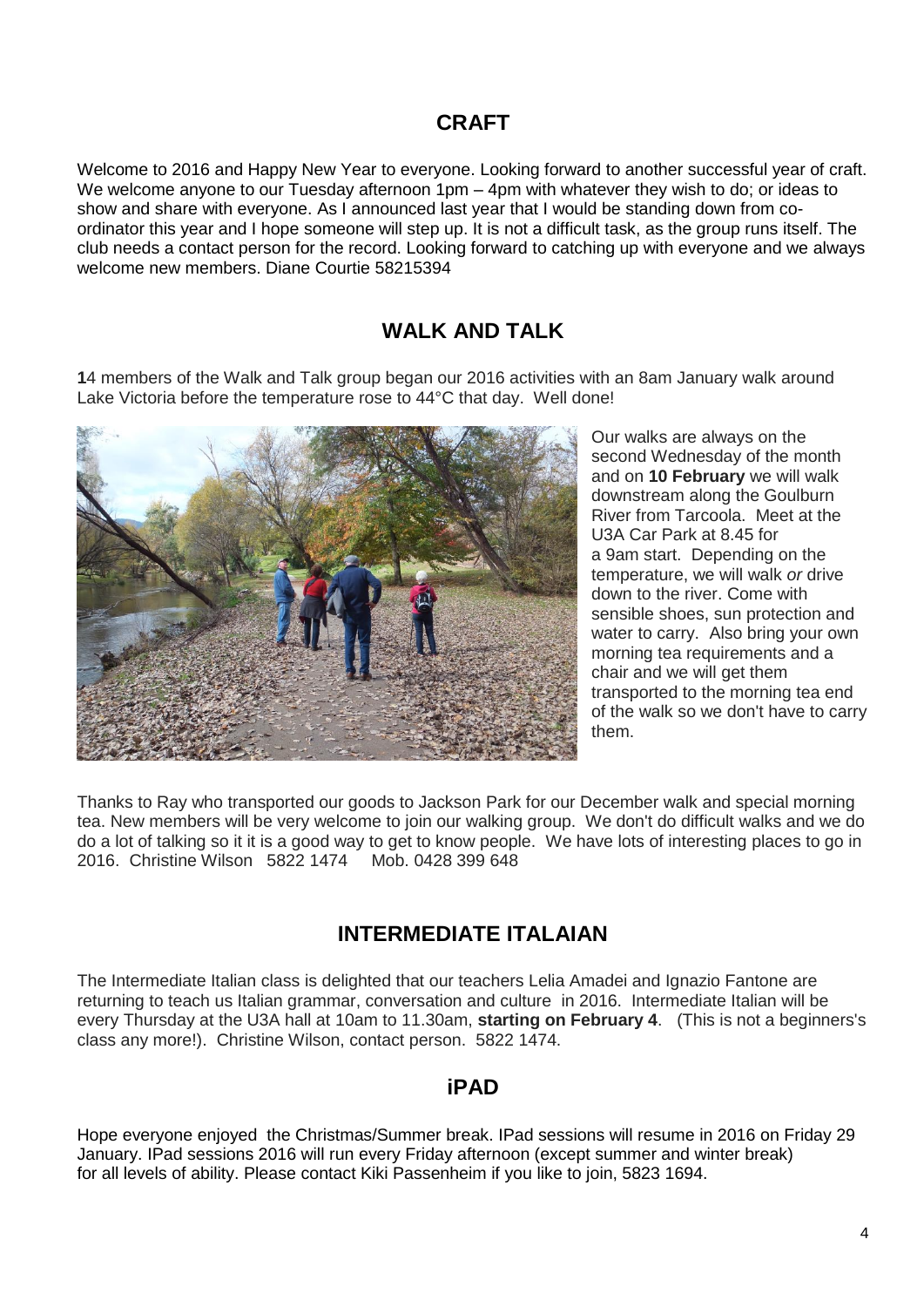## **CANINE CAPERS**

#### **NEXT MEETING 1ST OF FEBRUARY**

First Monday of the month, meet with your doggies at The Lake Cafe end of the lake at 10am, maybe end with a coffee on the outside deck. Water is provided for the dogs. My six give-away puppies have found loving homes and I will endevour to breed some more Maltese/Shih Tzu puppies for the folks who missed out. The puppies were perfect and extremely healthy with a Joi de vie. Waggy ,waggy ,waggy! The recipients love them to death and consequently they have all gone to loving homes. I would love to catch up with them all at the lake and with the other loved doggies of members of U3A. **Contact:** Janiene of Canine Capers. 0409 337 520

## **HISTORICAL STUDIES**

Sessions are held on the second Monday of each month at 10 am.

| February/March        |                    | John Hetherington "Medicine over the last 80 years<br>- From Myth and Magic Into the Sunlight" |
|-----------------------|--------------------|------------------------------------------------------------------------------------------------|
| April                 | Bill O'Hare        | "A family history"                                                                             |
| May                   | John Dainton       | "Hats off toe Tanner"                                                                          |
| June                  | John Lawry         | "More on evidence"                                                                             |
| July/August/September | <b>Greg Barnes</b> | "Some aspects of Australian Aboriginal History"                                                |
| October               | Keith Smith        | "Wireless History"                                                                             |
| November              | John Lawry         | "Historical Studies - An Update"                                                               |

All welcome – Contact John Lawry 58231704 or [jrlawry@bigpond.com](mailto:jrlawry@bigpond.com)

## **SOCRATES CAFÉ**

Sessions are held on the fourth Monday of each month at 10 am commencing with an introduction by Pat Crudden.

February Reconciling our Materialist Ambitions with the Constraints imposed by the Natural Environment March The Way Australians Speak

- April Defining and Achieving Well-being
- May The Making of a Nation
- June There goes the Neighbourhood : Australia and the Rise of Asia
- July The Search for Positives in Australian Life

August Globalism

September New Trends in Mental Health Care

October The Role of Volunteers in Modern Life

November To what extent do Market Forces Determine our Choices?

## **CATERING**

2016 February social morning is coming fast. It is a day a big crowd is expected as everyone wants to know what the new year will bring. I hope that I have enough helpers for that day and we will be kept busy. A big thank you to everyone who has helped me over the past 2 years as morning teas would not happen without those helpers. U3A would not run without someone stepping up to take control of what happens in the kitchen so there is always the ingredients for morning and afternoon teas for various groups. Thurlie Pearce

Thurlie Pearce